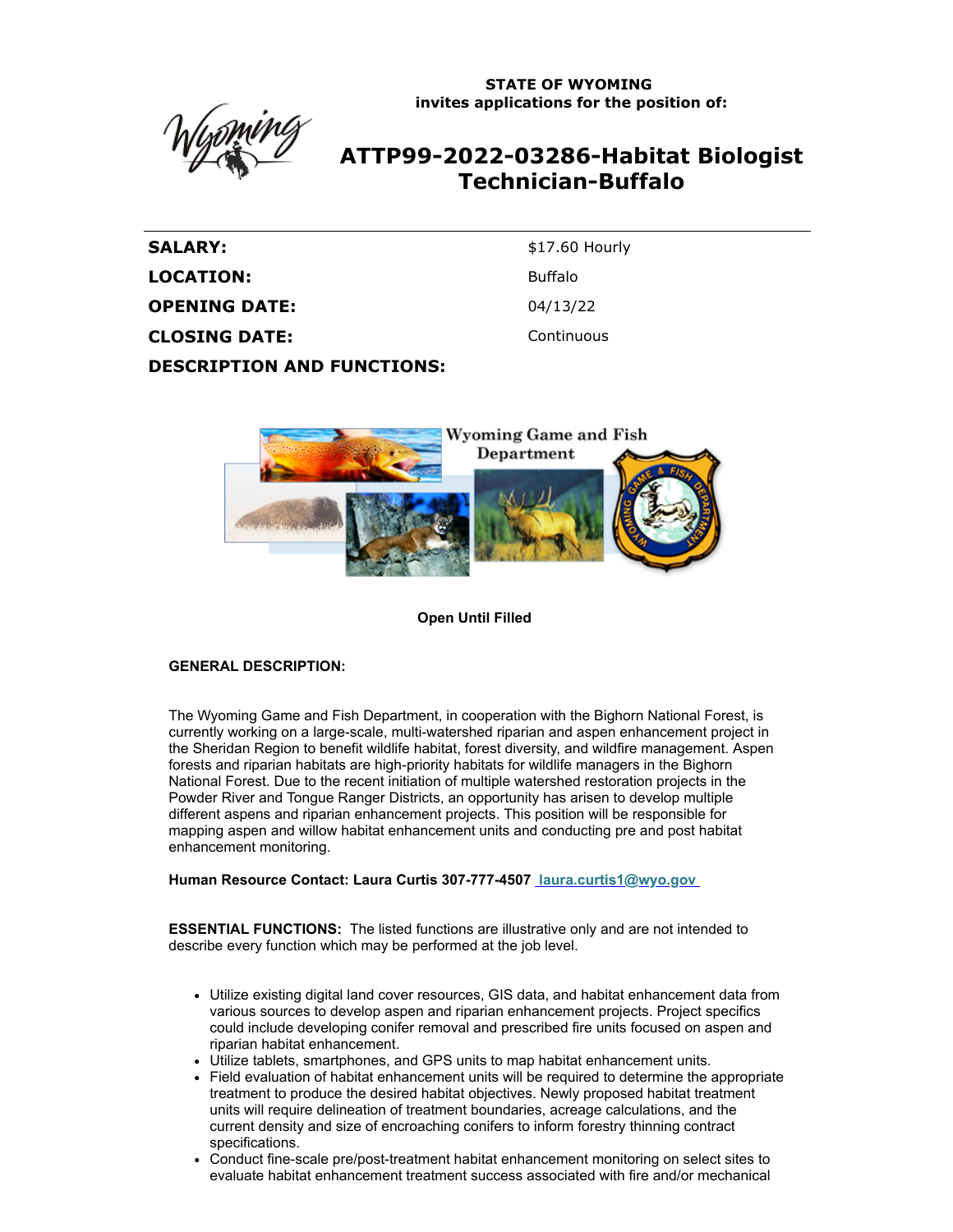habitat treatment prescriptions. Monitoring will also entail assessing current browse pressure on willow and aspen habitats. Monitoring will require data collection following developed protocols.

- Function independently in the field and as a team member with Wyoming Game and Fish and the United States Forest Service personnel working collectively on habitat-related projects.
- Compile habitat mapping and monitoring data in an organized and comprehensible manner so that the data collected can be used for the future development of habitat projects and monitoring.

# **QUALIFICATIONS:**

### **PREFERENCES/\*\*AGENCY REQUIREMENTS:**

Preference may be given to those with a bachelor's degree in wildlife management, range management, biology, zoology, ichthyology, or closely related field, PLUS one to two years of professional work experience in wildlife or fish resource management, research, or habitat development.

\*\*Agency requires that the successful applicant possess a valid driver's license.

#### **KNOWLEDGE:**

- Understanding ecosystem function and plants' identification to the species level in western conifer forests, mountain riparian, and aspen communities.
- Knowledge and an understanding of vegetation response to a variety of manipulation techniques such as mechanical treatment, prescribed fire, herbicide application, and vegetation responses to browsing and grazing.
- Knowledge and experience in scientific field data collection
- The ability and willingness to work with minimal supervision in remote locations and difficult terrain.

#### **MINIMUM QUALIFICATIONS:**

None - See "Preferences"

## **NECESSARY SPECIAL REQUIREMENTS:**

#### **PHYSICAL WORKING CONDITIONS:**

- The candidate will be required to work alone in a backcountry setting; outdoor survival skills and navigation are required.
- The candidate will be required to navigate independently with a map in remote locations. Use of GPS units and basic tablets/smartphones will be required.
- Ability and willingness to hike extensive distances (3-10 miles/day) during diverse weather conditions and safely operate 4-wheel drive vehicles and ATVs on narrow mountain roads.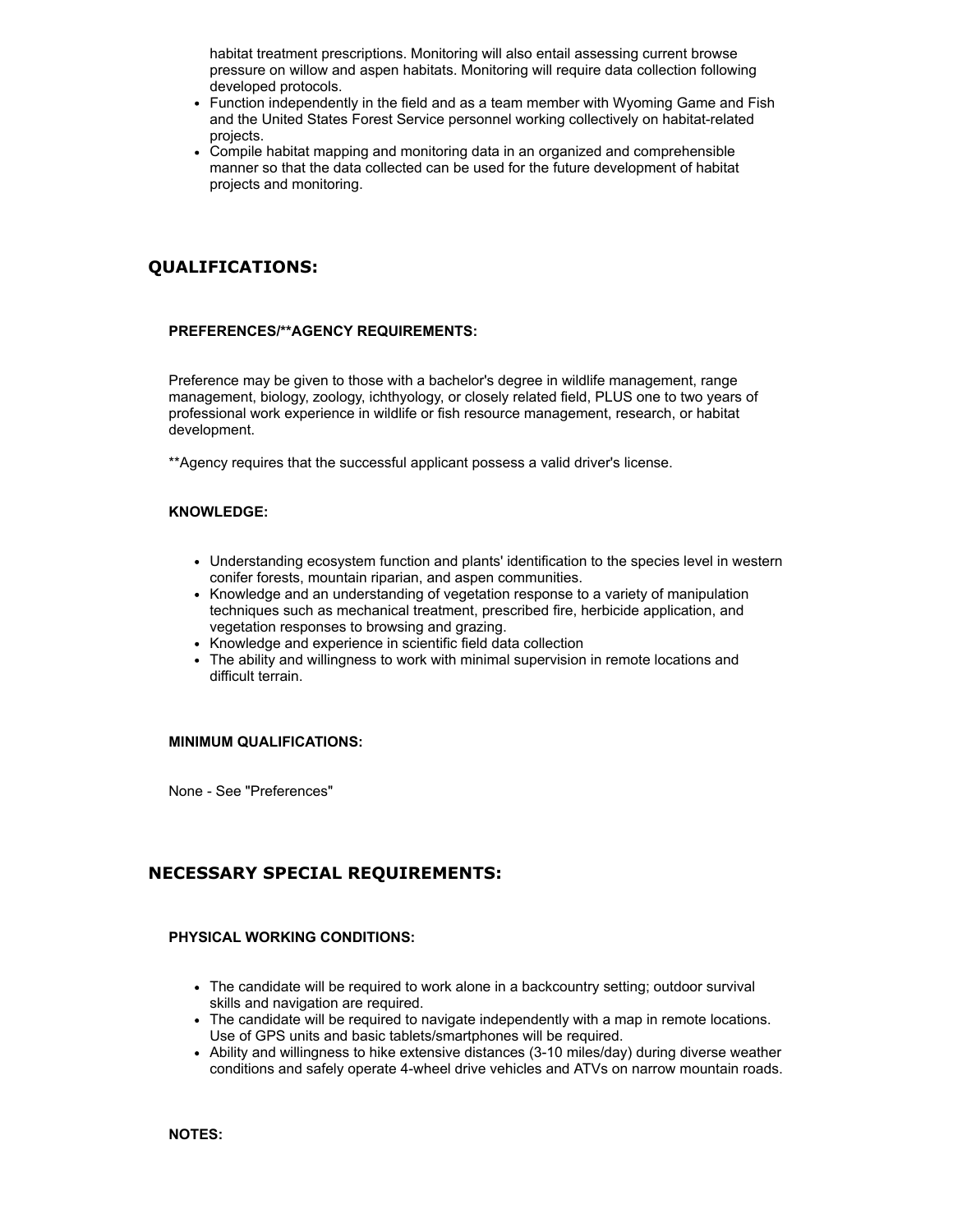- FLSA: Non-exempt
- Successful applicants for employment must pass a background check prior to appointment
- Duration of Employment May 15, 2022, through September 15, 2022 (actual start and end date can be negotiated and may change based upon hours worked during the season).
- Housing will be provided. The WGFD will provide a camper stationed at a USFS work center for the successful applicant. Wifi will likely be available at the work center.

# **SUPPLEMENTAL INFORMATION:**

040-Wyoming Game and Fish Department - Wildlife Division

Click [here](https://ai.wyo.gov/divisions/human-resources/consultative-services/compensation/pay-tables-salary-averages) to view the State of Wyoming Classification and Pay Structure.

URL:<http://agency.governmentjobs.com/wyoming/default.cfm>

The State of Wyoming is an Equal Opportunity Employer and actively supports the ADA and reasonably accommodates qualified applicants with disabilities.

*Class Specifications are subject to change, please refer to the A & I HRD Website to ensure that you have the most recent version.*

A complete listing of the State of Wyoming Classification and Pay Structure can be viewed at [http://agency.governmentjobs.com/wyoming/default.cfm.](http://agency.governmentjobs.com/wyoming/default.cfm)

See Human Resource Contact Information in the General Description Section Statewide, WY 82002

Fax: (307) 777-6562

Class Code #ATTP99 Job # 2022-03286 ATTP99-2022-03286-HABITAT BIOLOGIST TECHNICIAN-BUFFALO  $LC$ 

The State of Wyoming is an Equal Opportunity Employer and actively supports the ADA and reasonably accommodates qualified applicants with disabilities. No notice of eligibility will be sent to applicants who meet the minimum qualifications.

### **ATTP99-2022-03286-Habitat Biologist Technician-Buffalo Supplemental Questionnaire**

- \* 1. (AA) Which of the following best describes your highest completed level of education to date or within the next three (3 months)? (Transcripts may be required.)
	- $\Box$  High School Diploma/GED/or Equivalent
	- □ Some college Coursework, No Degree Received
	- Associate's Degree
	- $\Box$  Associate's Degree and additional coursework
	- $\Box$  Bachelor's Degree
	- $\Box$  Bachelor's Degree and additional coursework
	- $\Box$  Master's Degree
	- Master's Degree and additional coursework
	- Doctorate Degree
	- **Q** Doctorate Degree and additional coursework
	- $\Box$  None of the Above
- \* 2. (AA) Which of the following Quarter/Semester credit hours best describes your completed college education to date or within the next three (3 months)? (Transcripts may be required.)
	- 45+ Quarter hours/30+ Semester hours
	- □ 90+ Quarter hours/60+ Semester hours
	- $\Box$  136+ Quarter hours/91+ Semester hours
	- $\Box$  180+ Quarter hours/120+ Semester hours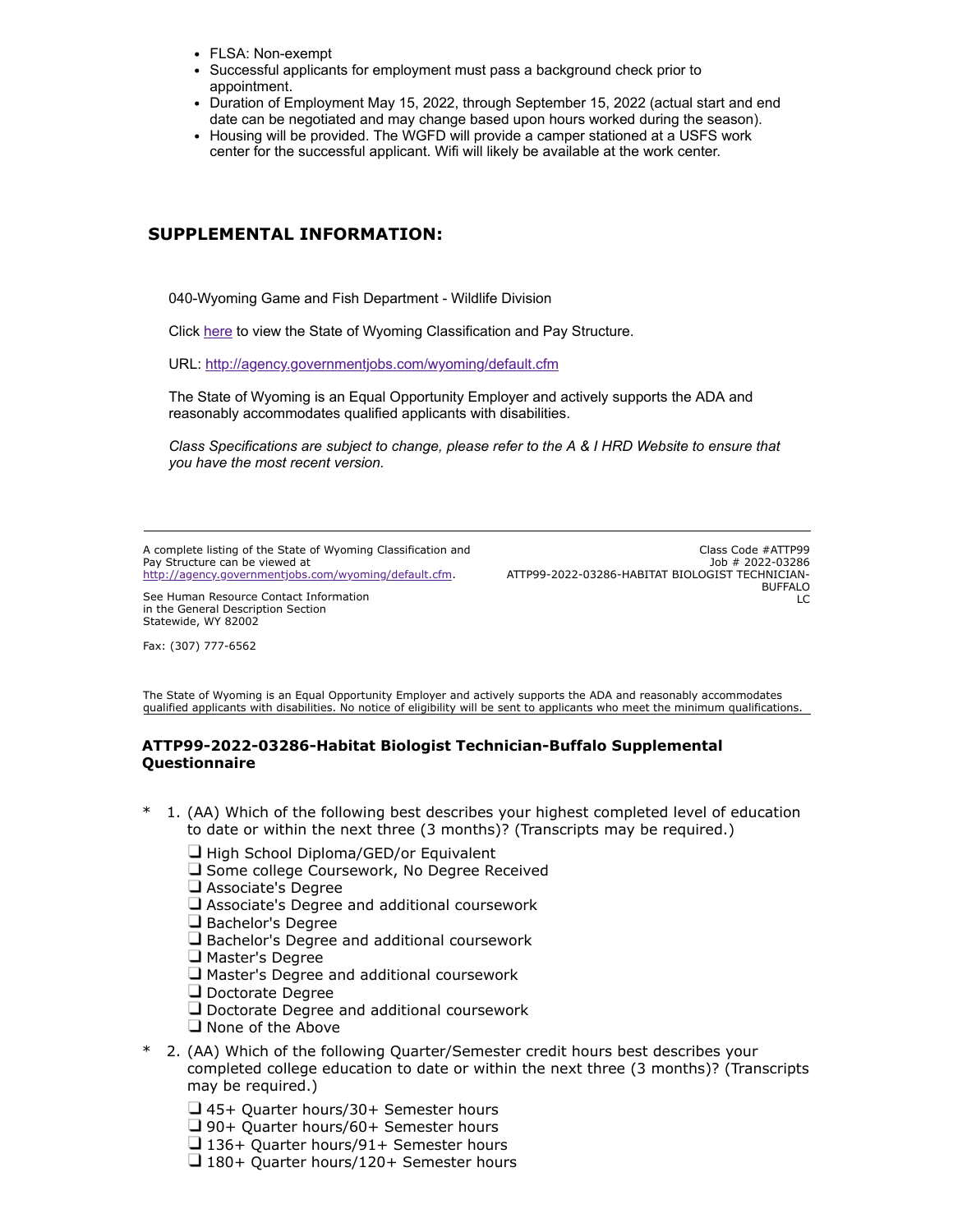225+ Quarter hours/150+Semester hours  $\n **D** N/A$ 

\* 3. Do you have a bachelor's degree in wildlife management, range management, biology, zoology, ichthyology or closely related field?

**D** Yes  $\Box$  No.

- \* 4. Do you have one to two years of professional work experience in wildlife or fish resource management, research or habitat development?
	- **D**Yes

 $\Box$  No.

- 5. (AA) Describe your relevant experience in the box below.
- \* 6. (AA) Where did you hear about this opportunity?

**I**ndeed

**LinkedIn** 

 $\Box$  Zip Recruiter

U Wyoming Workforce services

- $\Box$  Other job sites (Wyoming at Work, Monster, etc.)
- Social Media (Facebook, Twitter, etc.)
- www.governmentjobs.com/careers/wyoming
- Newspaper/Newsletter Advertisement
- **Q** Career Fair
- $\Box$  State Employee
- $\Box$  Friend or Acquaintance (Not State Employee)
- **O**ther
- 7. (AA) If you answered Other, please tell us where you heard about this opportunity.
- \* 8. (AA) VETERANS' PREFERENCE DISCLOSURE: PER WYOMING STATUTE, current employees of the State of Wyoming are not eligible for veterans' preference. If you are not a current employee of the State of Wyoming, to be eligible to receive veterans' preference you MUST have been a resident of the State of Wyoming for a period of one (1) year or more at any time prior to submitting this application. I have read and understand the veterans' preference disclosure.

 $\Box$  Yes

 $\n **Q**$ 

 $\Box$  I am not a veteran

9. (AA) VETERANS' PREFERENCE: If you are a war veteran as defined in section 101, Title 38, United States Code or are the surviving spouse of a war veteran who receives survivor benefits from the federal government based on the veteran's military service, and wish to claim veterans' preference, please attach the appropriate documentation substantiating your claim. Indicate below your appropriate veterans' preference status. By requesting veterans' preference, you are certifying that you meet the statutory requirements as described in the above disclosure.

Current State Employee

Veteran - DD214 Attached

Disabled Veteran (10% or more) - DD214 and Veteran's Disability Determination Attached

 $\Box$  Surviving Spouse of a Deceased Veteran - DD214 and proof of Survivor Benefit Attached

 $\Box$  None of the above

\* 10. (AA) Please be advised that an incomplete application WILL NOT be considered for employment. An attached resume' is not required and is not an acceptable substitution for a completed application. Some State of Wyoming agencies use E-Verify, an Internet-based system, to confirm the eligibility of all newly hired employees to work in the United States. Learn more about E-Verify, including your rights and responsibilities at https://www.uscis.gov/e-verify. I have read and understand the above statement.